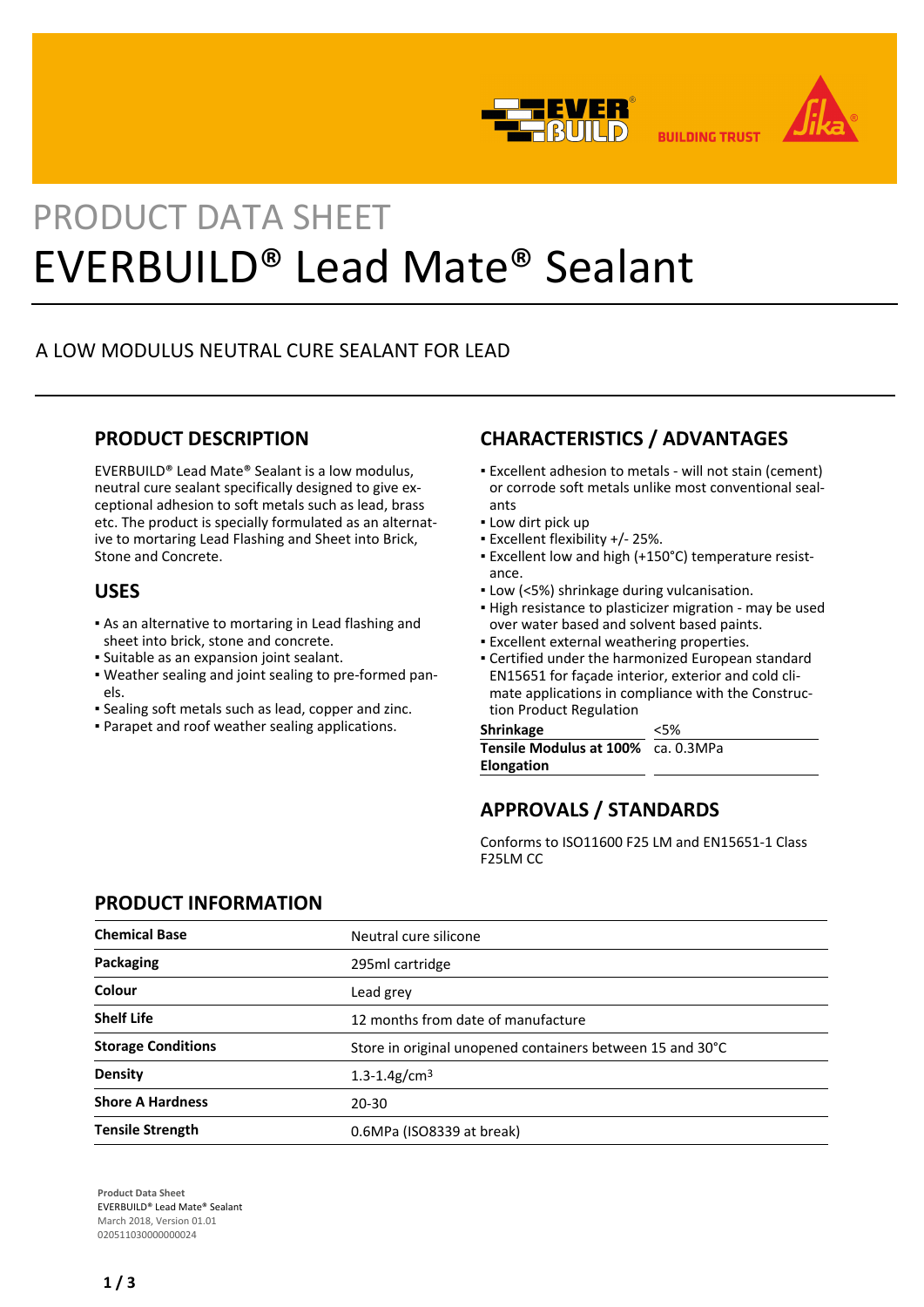| <b>Elongation at Break</b>     | >200% (ISO8339)                                |
|--------------------------------|------------------------------------------------|
| <b>Elastic Recovery</b>        | >70% (ISO7389)                                 |
| <b>Movement Capability</b>     | $+$ or -25%                                    |
| <b>Service Temperature</b>     | $-50^{\circ}$ C to + 150 $^{\circ}$ C          |
| <b>Joint Design</b>            | $6-40$ mm<br>Maximum depth, 50% of joint width |
| Consumption                    | 10.5 linear meters as a 6mm diameter bead      |
| <b>Ambient Air Temperature</b> | +5°C to + 40°C                                 |
| <b>Skin Time</b>               | $30 - 45$ mins                                 |

## **APPLICATION INSTRUCTIONS**

## **SUBSTRATE PREPARATION**

The surfaces to be must be clean, dry and free from dust, grease and other contaminants. Priming is generally not required, although we always advise testing small areas prior to use.

### **APPLICATION METHOD / TOOLS**

Joint design should be as follows:

- Minimum width: 6mm. Movement capacity will be impaired if the depth of the joint is greater than the width. For maximum movement accommodation, it is recommended that:
- . The joint depth should be no less than 5mm
- Joint depth should be 5mm for joints up to 10mm wide
- Joints above 10mm in width should be half the width in depth up to 20mm and minimum 10mm for wider joints

Maximum joint width without slumping is 40mm. When flashing into concrete walls with a wider joint, always fix the lead with stainless steel screws and plugs prior to applying the sealant.

All joints should be designed so that the seal is placed in a position which does not retain water or form a water trap. Triangular fillets should be no less than 12mm across the face and should be finished with a flat or convex face.

Cut the tip of the cartridge taking care not to damage the thread. Apply nozzle and cut at an angle of 45o with an opening slightly larger than the gap to be sealed. Apply using a standard sealant gun. Best results will be obtained by keeping an even pressure on the trigger and keeping the gun at a constant angle to the surface being sealed. To ensure a proper bond, always smooth the sealant down with a spatula or piece of wood. An improved joint appearance can be achieved by placing masking tape to both sides of the joint, removing within 5 minutes of application.

## **CLEANING OF TOOLS**

Uncured sealant white spirit, cured sealant EVERFLEX SILICONE EATER.

## **LIMITATIONS**

▪ Do not use in conjunction with bitumen asphalt, neo-

**Product Data Sheet** EVERBUILD® Lead Mate® Sealant March 2018, Version 01.01 020511030000000024

prene and certain organic elastomers.

Do not use on substrates that bleed oil, solvents or ▪ plasticisers.

## **VALUE BASE**

All technical data stated in this Data Sheet are based on laboratory tests. Actual measured data may vary due to circumstances beyond our control.

## **LOCAL RESTRICTIONS**

Note that as a result of specific local regulations the declared data and recommended uses for this product may vary from country to country. Consult the local Product Data Sheet for the exact product data and uses.

## **ECOLOGY, HEALTH AND SAFETY**

Consult MSDS for full list of hazards